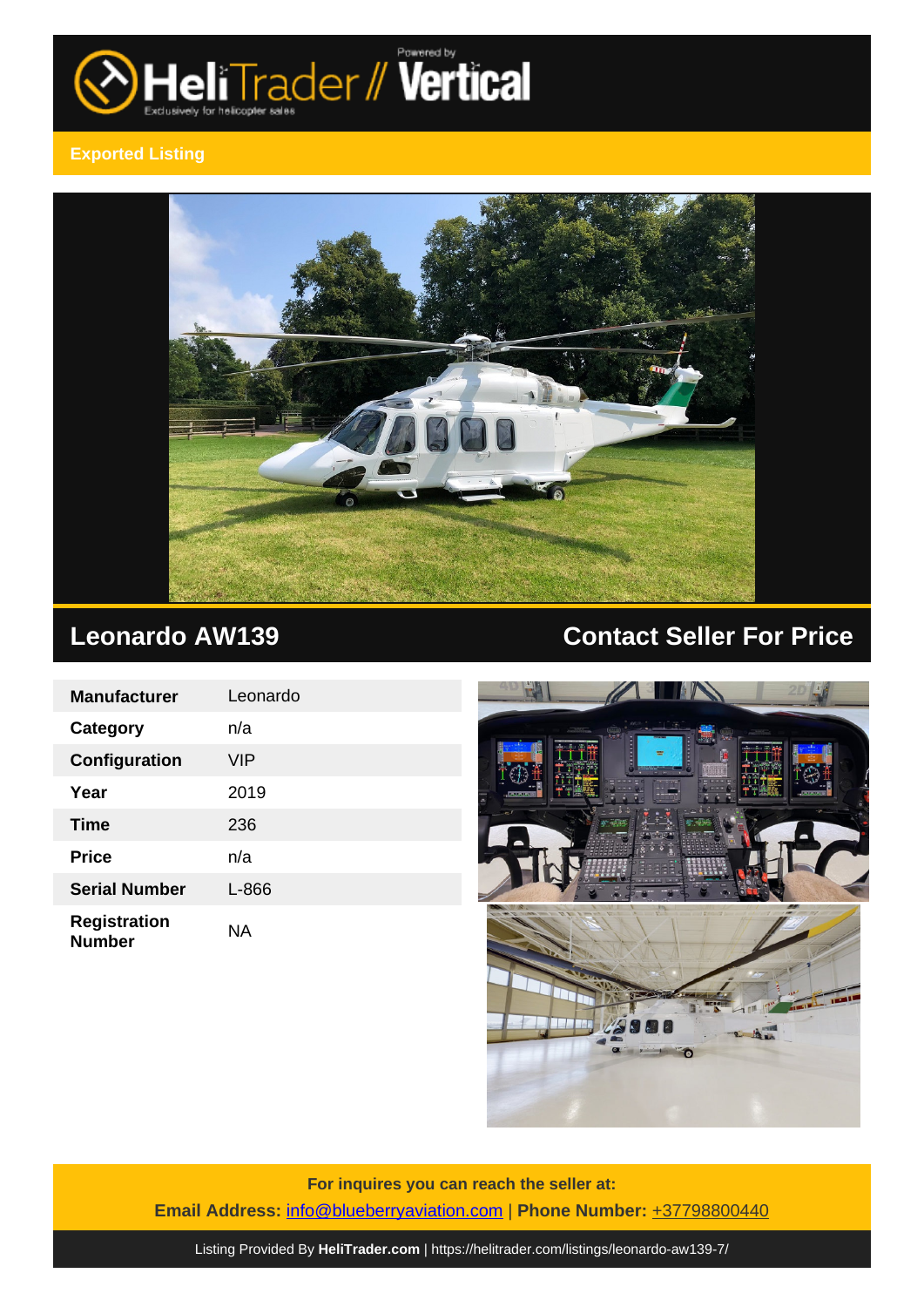### **Description**

VIP CONFIGURATION; Honeywell Epic Phase 7; CVFDR; VIP Restyling Interior with AW Premium Equipment; Air Conditioning System; Extra Silent Soundproofing; Auxiliary transversal fuel Tank; Emergency Floats System (FP+RP); Increase Gross Weight - 7,000 Kg; Cabin Configuration: 5/6 Leather Armchairs; Offered with a valid Export C of A.; We offer the Aircraft: "As is" Ex-Works Europe; Potential Remaining: In Line with **TTSN** 

### **Avionics**

Honeywell Epic Phase 7 CVFDR 5th Display in Cockpit Euronav VII Video Management Unit TCAS II Honeywell TPA 100B Enhanced Ground Proximity Warning System 4G/SatCom FlightCell DZMx Weather Radar Primus 660 Honeywell Enhanced Vision System (EVS) EVS-2300 MaxViz DME x2

Transponder x2

#### **Equipment**

AW139 Base Line + AW Premium Equipment Active Vibration Control System (AVCS) Full Ice Protection System Improved Engine starting Kit - Batteries in parallel ( Main Battery 44Ah Auxiliary Battery 27Ah) Emergency Floats System Aeroseccur (FP+RP) LH & RH Electrically operated dual pax Steps Auxiliary transversal fuel Tank (132 Usgal) Power Brake Module Pilot & Co-Pilot Headset Anti-collision tail light

**For inquires you can reach the seller at:**

**Email Address:** [info@blueberryaviation.com](mailto:info@blueberryaviation.com,) | **Phone Number:** +37798800440

Listing Provided By **[HeliTrader.com](https://helitrader.com)** |<https://helitrader.com/listings/leonardo-aw139-7/>